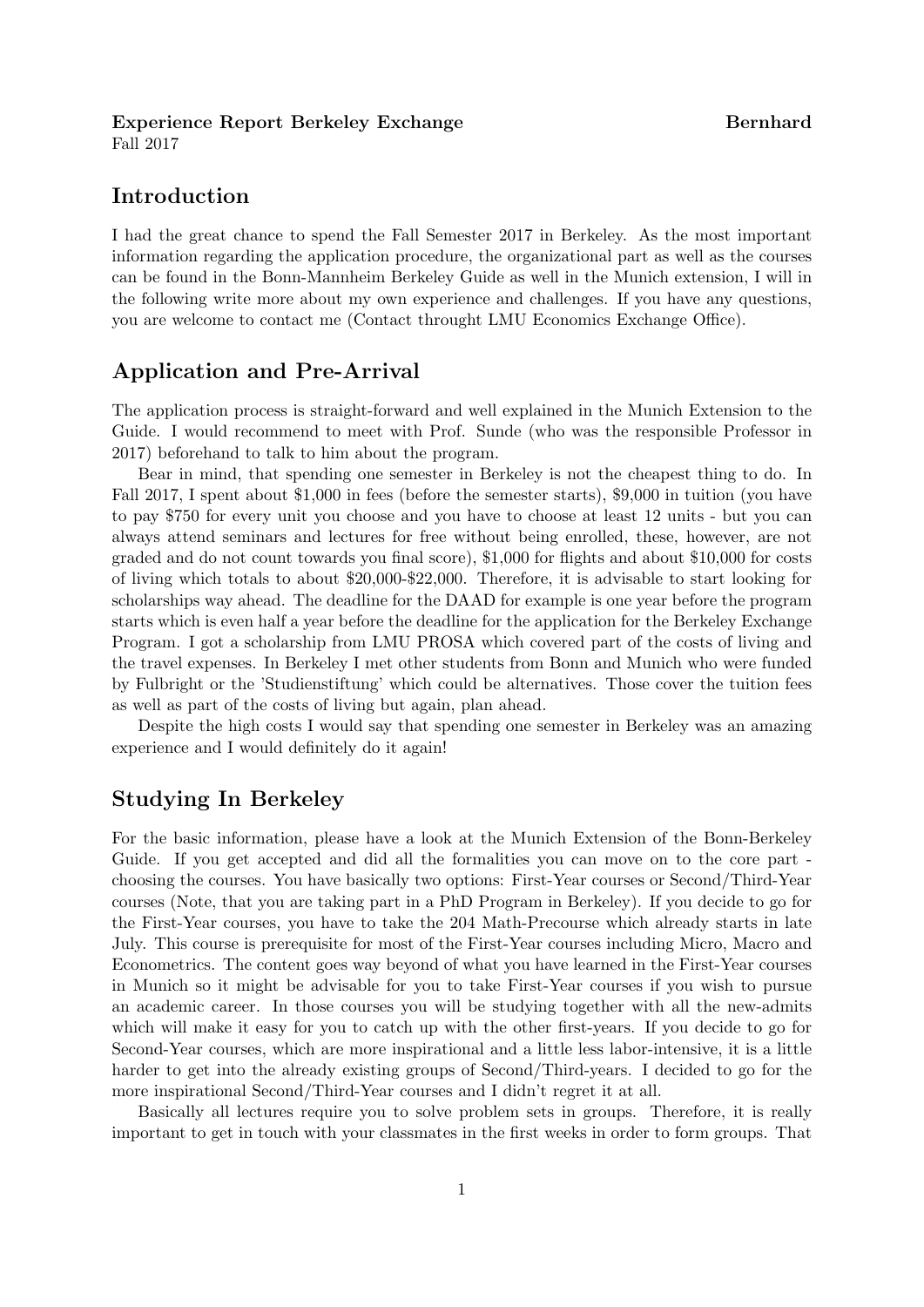way you will have way less work and you have others to discuss the problems with and from whom you will be able to learn a lot in discussions.

This leads me right to the next topic: workload. First-Year courses require you to work and study basically 24/7 (or a little less). If you decide to go for Second/Third-Year lectures, the workload is only a little less. From the first day of the semester you have to solve problem sets and prepare presentations depending on the lecture you choose. Don't underestimate the time these things require.

The great thing about Berkeley is, that there are constantly conferences related to economic fields where you can go to to discuss the most recent research in that field. In weekly seminars economists from around the world come to Berkeley to present their latest research. In addition to attending various conferences and panel discussions in Berkeley, I flew to the IMF Annual Research Conference in Washington DC together with a classmate. This was one of the greatest experiences throughout the semester! There you can meet the creme-de-la-creme of economic research. All in all, these conferences are great to do some networking so be sure to bring business cards.

If you want to get in touch with other Econ students, the GEA (Graduate Economics Association) organizes several events like a semester opening BBQ, Happy Hours in different bars throughout the semester or the Little Big Game (This is a sports tournament against the Stanford Econ Department which is really fun to participate in. Five different sports are played and by the way Berkeley won the last few times - Go Bears!). These activities are a lot of fun and a great opportunity to meet other students or even professors who might drop by for a beer. In general the interaction with professors is way less formal than in Germany.

Another thing to mention is the general structure of the program. You will enroll with Berkeley Extension, which is the International Program for all different kinds of subjects not only Economics, but you will be studying at the Econ Department in Evans Hall. Your main contact person at UC Berkeley Extension will be Olga Paly. She is great! She does a wonderful job and if you have any question regarding the enrollment, the health care plan or the payment, she will be happy to assist you. By the way, I managed to avoid the rather bad and costly health care plan from UC Berkeley by choosing Care Concept College. But you will have to discuss with Olga, whether it will be accepted and you get the waiver. For all Economics related questions and questions relating to the Economics Department, Patrick Allan will be your man.

The week before the semester officially starts, you can pick up your Cal1Card (student ID). Make sure to ask for the Clipper Card, when you pick it up. The Clipper Card is the public transport ticket with which you can use all buses in Berkeley and Oakland for free. The BART is not for free but you can load money onto your Clipper Card and use it with the BART. The Cal1Card is also you entrance ticket to the gym. Yes, you can use all sports facilities (including tennis courts, swimming pools, yoga courses and so on) for free. Moreover you can load money onto your Cal1Card and use it to pay for on-campus services or at the cafes on campus and it is your library card as well.

## Living In Berkeley

You can either apply for the i-House or decide to look for shared flats in the city. If you want to apply for the i-House, the application period starts in March/April. Be sure to be quick otherwise you will only make it on the waiting list and probably never get a spot. I decided to look for a shared flat and found a nice one with great roommates not far from campus in North Berkeley. I paid \$970 per month for my rather small room - but this is normal.

The cheapest option for a SIM Card at the time I was there was MintSim. You could chose different plans starting around \$15 per month including unlimited calls, texts and data.